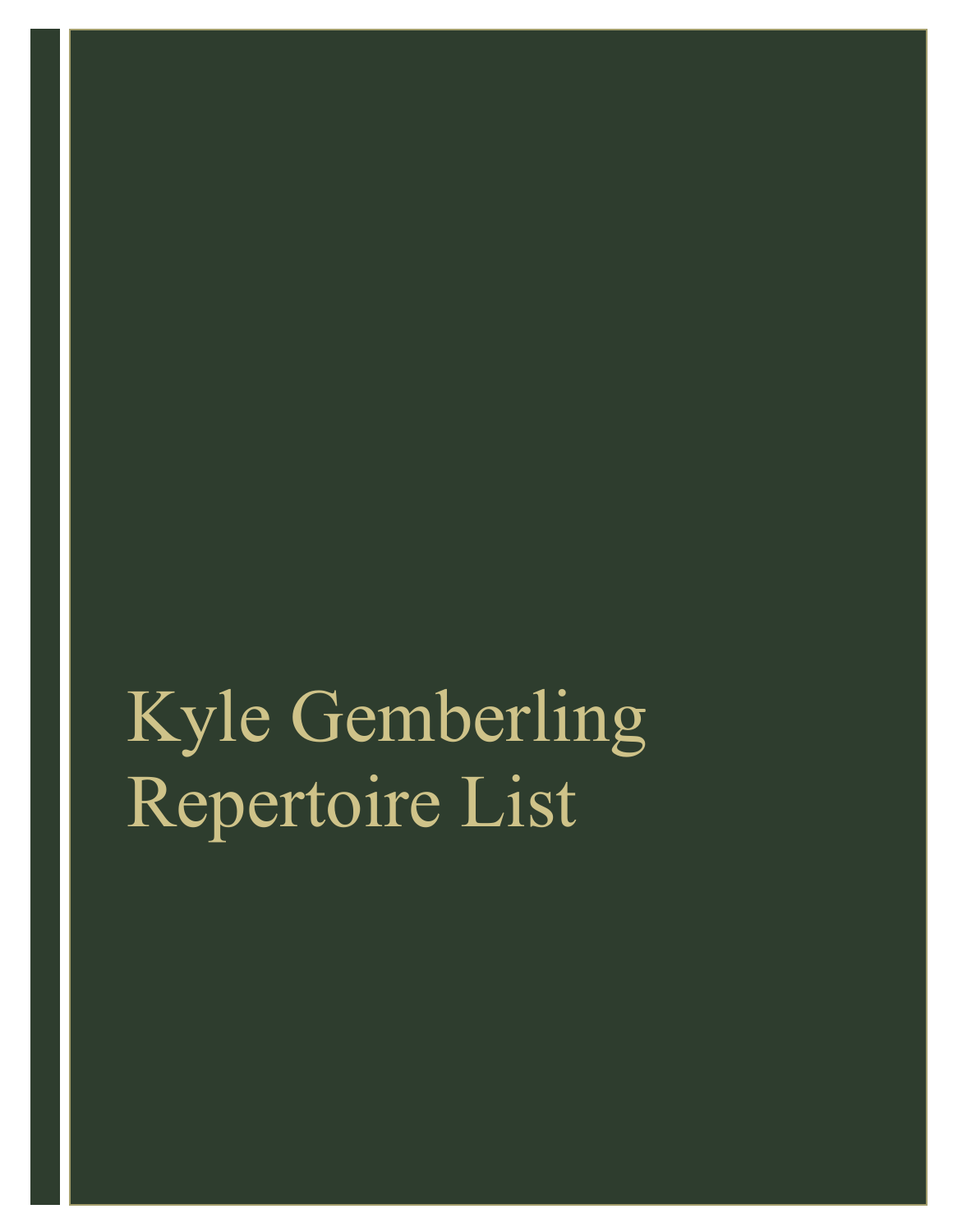# **Kyle Gemberling Repertoire List**

# **VOCAL:**

Swing/Blues: *Ain't That A Kick In The Head –* Dean Martin *All Of Me Almost Like Being In Love Benny's (Pennies) From Heaven Bye Bye Blackbird Cheek To Cheek Come Fly With Me -* Frank Sinatra *Days of Wine & Roses Don't Get Around Much Anymore East Of The Sun Easy To Love* - Harry Connick, Jr. *Fly Me To The Moon* - Frank Sinatra *I Could Write A Book I Get A Kick Out Of You* - Frank Sinatra *I Love You I Remember You I Thought About You I Wish I Were In Love Again* - Frank Sinatra *I Wish You Love I've Got A Great Idea* - Harry Connick, Jr. *I've Got The World On A String* - Frank Sinatra *It Had To Be You It's Alright With Me It's Only A Paper Moon -* Nat King Cole *Let The Good Times Roll* - Louis Prima *Moanin' Oh Look At Me Now* - Frank Sinatra *Route 66* - Nat King Cole *September In The Rain Strangers In The Night* - Frank Sinatra *There Will Never Be Another You They Can't Take That Away From Me Umbrella Man* - Dizzy Gillespie *Walking My Baby Back Home* - Nat King Cole *You Make Me Feel So Young* - Frank Sinatra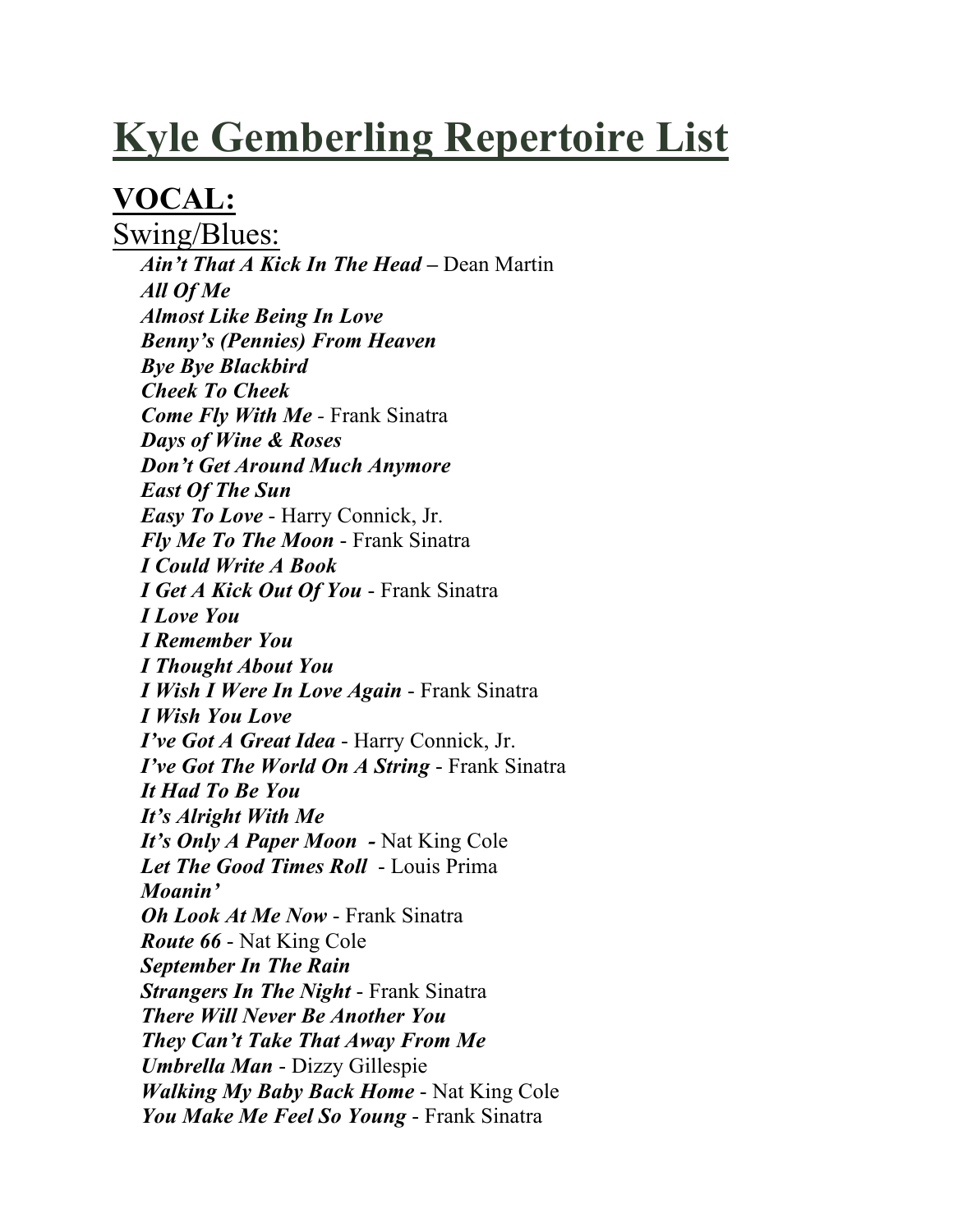## **Latin/Bossa Nova/Samba:**

*Girl From Ipanema Groovin' High/Whispering [Samba] Tristeza (D) [Samba]*

#### **Ballad/Down-tempo:**

*Cry Me A River Darn That Dream Gee Baby Ain't I Good To You If You Could See Me Now In The Wee Small Hours Of The Morning Moody's Mood For Love My Funny Valentine Pollkadots & Moonbeams What A Wonderful World You Don't Know What Love Is* 

## **INSTRUMENTAL: Swing/Blues/Funk:**

*All The Things You Are Beatrice Billie's Bounce Cantaloupe Island Cherokee Confirmation Fee-Fi-Fo-Fum Green Dolphin Street How Deep Is The Ocean* - John Hart ReHarm *I Hear A Rhapsody Joy Spring Mercy, Mercy, Mercy Nardis Night In Tunisia Oleo Segment Seven Steps To Heaven Strasbourg St. Denis Take The A Train This I Dig Of You*